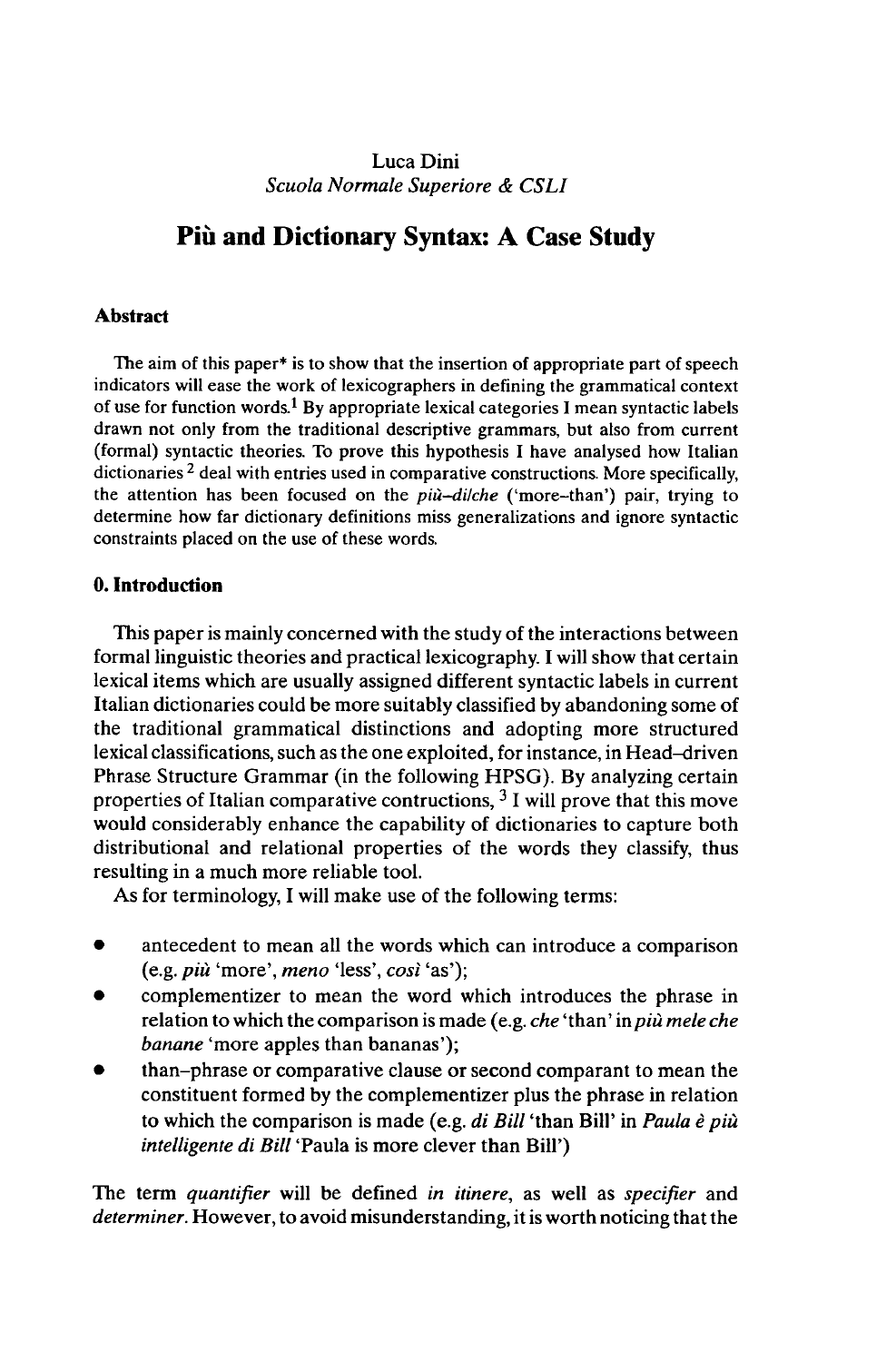words *specifier* and *determiner* will always be used to mean constituents (or lexical categories) able to occur in a pre-head position, irrespective of their traditional classification.

### **1. A syntactic overview**

The main hypothesis underlying our syntactic treatment of comparatives is that the antecedent *più* 'more' belongs to a unique category, this category being able to occur in a number of positions:

| Mangio più ossa di Fido                         |
|-------------------------------------------------|
| (I) eat more bones than Fido                    |
| Anna è più bella di Rita                        |
| Anna is more beautiful than Rita                |
| Mangio più velocemente di te                    |
| (I) eat more quickly than you                   |
| Paperino sta soffrendo più di Topolino          |
| Donald Duck is suffering more than Mickey Mouse |
|                                                 |

Departing from considerations ofthis sort, Bresnan (1973) argues that *more* always projects to <sup>a</sup> maximal category QP'4 which is allowed to occur in all the slots listed above. Here I will not focus the attention on the derivation of the lexeme *more* (or *più),* since the transformational devices used by Bresnan are of no interest in the present work. Indeed my attempt is to give a context-free analysis of comparative structures in order to derive a syntactic classification usable in dictionary definitions.

The idea of having a single category for the antecedent of comparison has been developed by other authors, who, in context-free formalisms, have tried to develop a syntactic theory where a particular slot was foreseen for quantifiers and specifiers. In Generalized Phrase Structure Grammar (GPSG), for instance, it is argued (Gazdar 1981) that *more* is rewritten as a specifier, be it a nominal specifier or an adjectival one. This line has been pursued by most of the "mildly context sensitive formalisms" (Partee & al. 1990), including HPSG, where comparative antecedents are assigned the type *SPEC-SIGN* (Pollard & Sag 1994). Of course the idea of having a unique class ofwords able to change the status of a phrase has been borrowed from X-bar theory. <sup>5</sup>

### **1.1 The category of the antecedent**

In the following two paragraphs I will try to show that *più* should be theoretically assigned to a unique syntactic category, even if particular features (namely +/- adverbial) distinguish two different uses of the same word. These uses are called *quantificational* and *adverbial.* From a lexicographic point of view I will argue that the usual splitting of the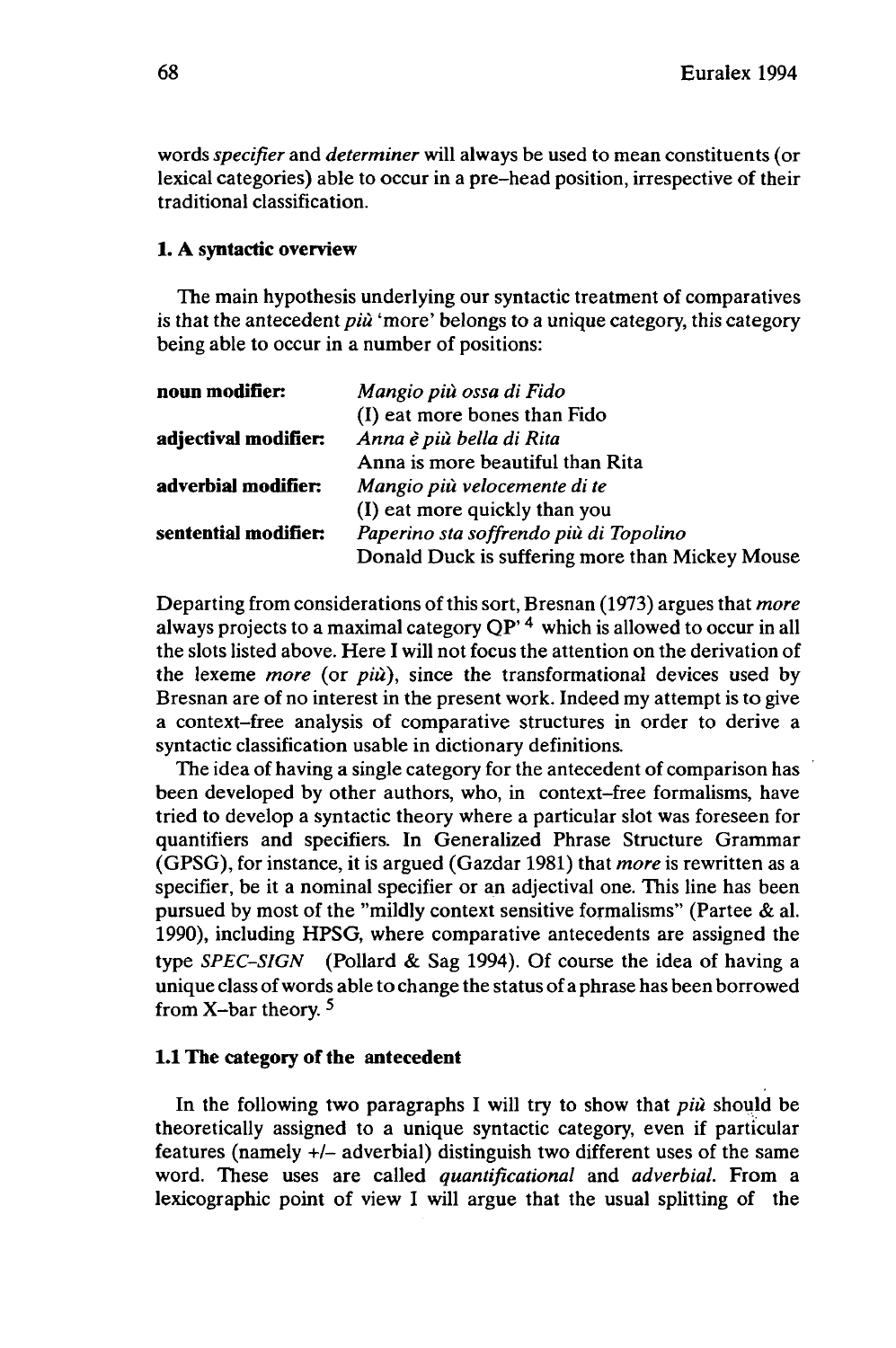quantificational use of comparative antecedents into two or even more grammatical categories tends to hide a number of syntactic generalizations.

# 1.1.1. Comparative antecedents **are** quantifiers

I will pursue the idea of a single category for the antecedent of comparison by trying to prove its nature of quantifier. <sup>6</sup> This is done by comparing the behaviour of *molto* ('many/much': a quantifier) with *più* and showing that a single paradigm is required to account for their distribution.

- Quantifiers generally occur in a pre-head position with nouns adjectives and adverbs:<sup>7</sup>
	- (1) *molte/più mêle molto/più intelligente molto/più velocemente* many/more apples very/more clever very/more quickly
- Quantifiers occur in a post-head position when the head is a verb:
	- (2) *Giovanni mangia molto/di più* John eats very much/more
	- (3) *Giovanni molto/di più mangia.* John very much/more eats
- Quantifiers generally alternate with other kinds of specifiers, such as determiners or demonstratives:
	- (4) *molte/più/le mêle*
		- many/more/the apples
	- (5) \* *molte/più le mêle*
		- many/more the apples
- Normally <sup>a</sup> single quantifier is allowed for each phrase:
	- (6) \* *più molto bello* more very beautiful
- Quantifiers can be left-modified by other quantifiers (or degree phrases or negation):
	- (7) *decisamente molto poco più intelligente di Mario* decisely very few more clever than Mario
	- (8) *decisamente troppo poco pane* decisely too-much few bread

# **1.1.2 A borderline** case.

There are sentences where the comparative antecedent more/piu does not co-occur with normal quantifiers (henceforth: adverbial comparison):

(9) *Ha parlato più a John che a Bill* He spoke more to John than to Bill (10) \* *Ha parlato [molto a Giovanni]* <sup>8</sup> He spoke [much to John]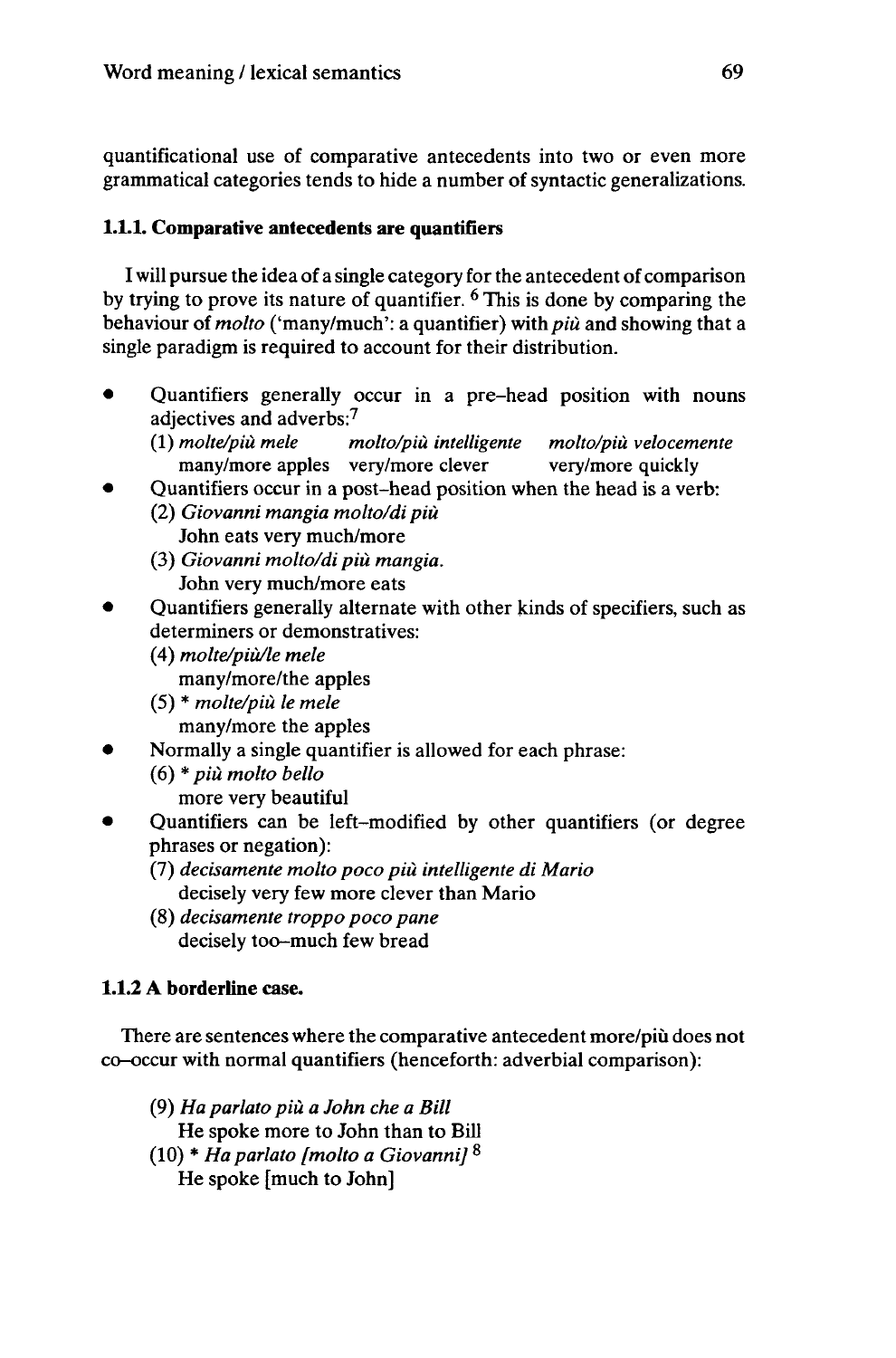The following observations are possible about this kind of construction :

- Normal quantifiers always occur as specifiers of an XP category, while adverbial quantifiers are typical XP adjuncts:
	- $XP \rightarrow QP_{[-adv]}$ , X'
	- $XP \rightarrow QP_{[+adv]}$ , XP
- In adverbial comparisons, the *than-phrase* has to be present.<sup>9</sup> (11) *Quest'anno le industrie giapponesi hanno prodotto più automobili* (normal comparison)

This year Japanese firms have produced more cars.

(12) \* *Quest'anno le industrie giapponesi hanno prodotto più le automobili* (adverbial)

This year Japanese firms have produced more the cars

The *than*-phrase always introduces a constituent of the same functional category as the one modified by the antecedent:

 $(13) * John ha letto più i libri (NP<sub>lobil</sub>) che Bill (NP<sub>fsubil</sub>)$ John read more the books( $NP$ <sub>[obi</sub>]) than Bill( $NP$ <sub>[subil</sub>])

In the literature there are two hypotheses about the category of the antecedent involved in this kind of comparison:

(a) It is some special category belonging to a class which is very close to the one of coordinative conjunction (Napoli-Nespor 1986, Hankamer 1973, Ryan 1983, a.o.).

(b) Itis still a quantifier, even ifitis always attached to the S or VPnode ( Bresnan 1973, Dini 1992).

Here I will not consider hypothesis (a) mainly for two reasons: (i) it leaves a number of facts completely unexplained (e.g. the left modification of the antecedent or the possibility for the *than*-phrase to undergo movements); (ii) even though proved theoretically well-founded, it could not be adopted in the actual coding of a dictionary entry as it would contradict every "traditional" grammatical intuition of the user.

## **1.2 A frame for quantifiers**

In the preceding paragraph I have proved that the introduction of a well defined category *quantifier* allows one to capture a number of syntactic generalizations which would otherwise be split up for every entry belonging to that class. In the present paragraph I will show that *piu/more,* like many other quantifiers, has *a frame,* and I will argue that the introduction of such a concept will ease the work of lexicographers in accounting for facts which would remain unexplained otherwise.

The concept of syntactic frame is encoded in various ways in current dictionaries, either as a specification of category (e.g. *transitive, intransitive,*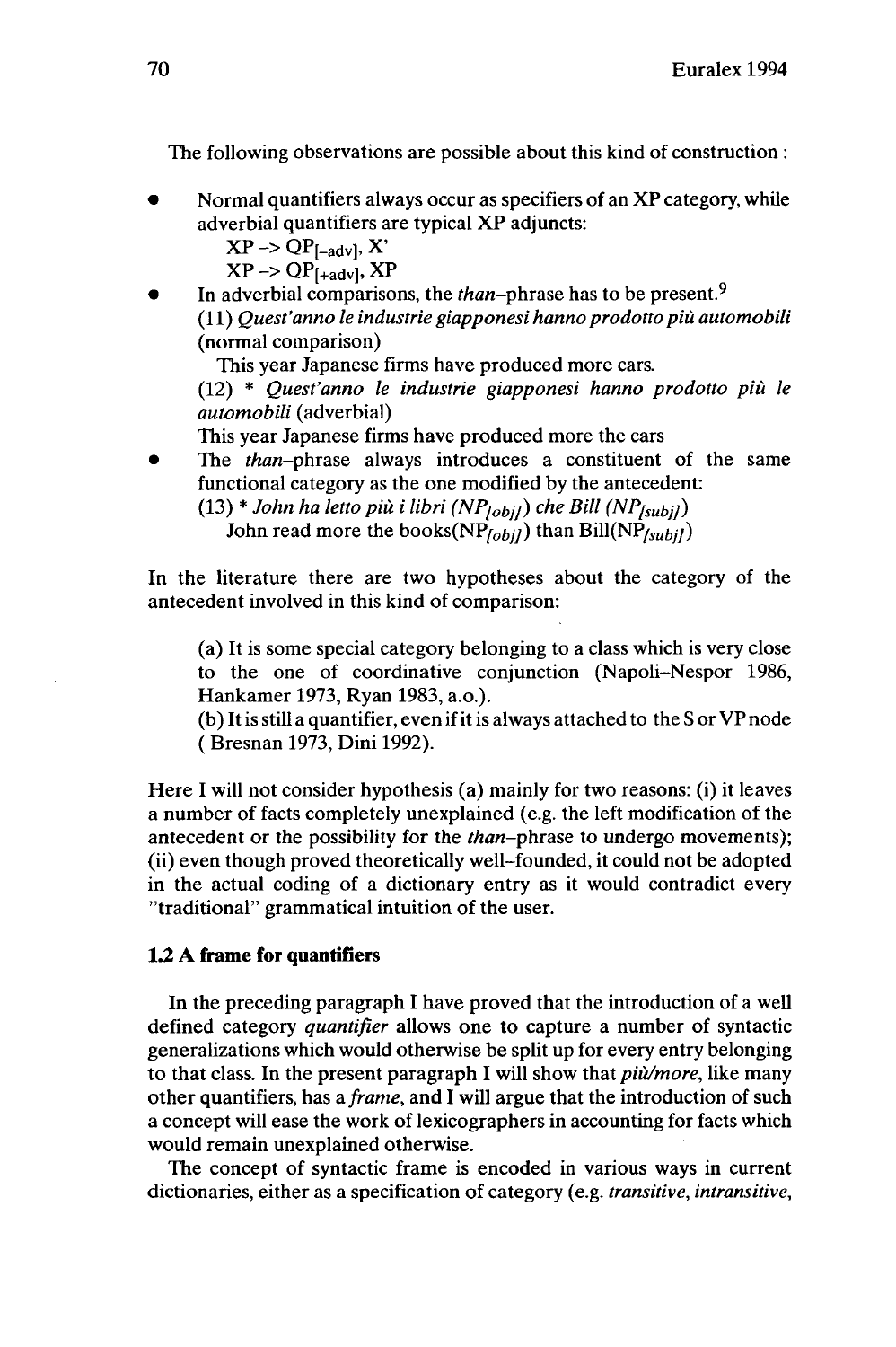*pronominal*...) or as separate syntactic information (e.g. COBUILD: **V+o,** V+o+c...) or as a feature elicitable from the examples **("ascribe (...) ~sth to sb/sth"** OALD). This rudimentary notion of frame, while satisfying only to a partial degree the specification for frames (orsubcategorization lists) used in most current syntactic theories, seems to be extremely well suited to increase the users' comprehension of some grammatical properties of words. Unfortunately lexicographers tend to ascribe frames *only* to verbs, neglecting the fact that other grammatical categories are able to subcategorize for fixed complements. Certain kinds of quantifiers are among them.

### **1.2.1 Features of frames**

Elements bearing a frame specification (or, in theories such as HPSG, a subcategorization list) have to fulfill two main requirements: (i) they must be the syntactic head of the phrase containing the complements they select; (ii) they must specify the syntactic features of their complements (e.g. the preposition by which a PP should be introduced).

It is trivial to show that the comparative antecedent fulfills both these requirements and that the *than*-phrase is exactly its complement. Indeed :

- comparative antecedents have the distribution of QP's, independently of the presence of a than-phrase (they are heads):
	- (14) *Quest'anno ho letto più libri di Bill*
		- This year I have read more books than Bill
	- (15) *Quest'anno ho letto più libri*
		- This year I have read more books
	- (16) \* *Quest'anno ho letto libri di Bill* This year I have read books than Bill
- comparative antecedents select the particle (or complementizer) by which the *than-phrase* is introduced:
	- *(17)\_Più dischi che libri*
		- More records than books
	- (18) *Tanti dischi quanti libri* As many records as books
	- (19) *\*Piu dischi quanti libri* More records as books
	- (20) *\* Tanti dischi che libri* As many records than books

## **2.** The current coding of più

The main conclusions of Section <sup>1</sup> were that (i) the antecedent of the comparison has to be ascribed to the category *quantifier* possibly specified as for the [+/- adverbial] feature; (ii) the quantifiers involved in comparison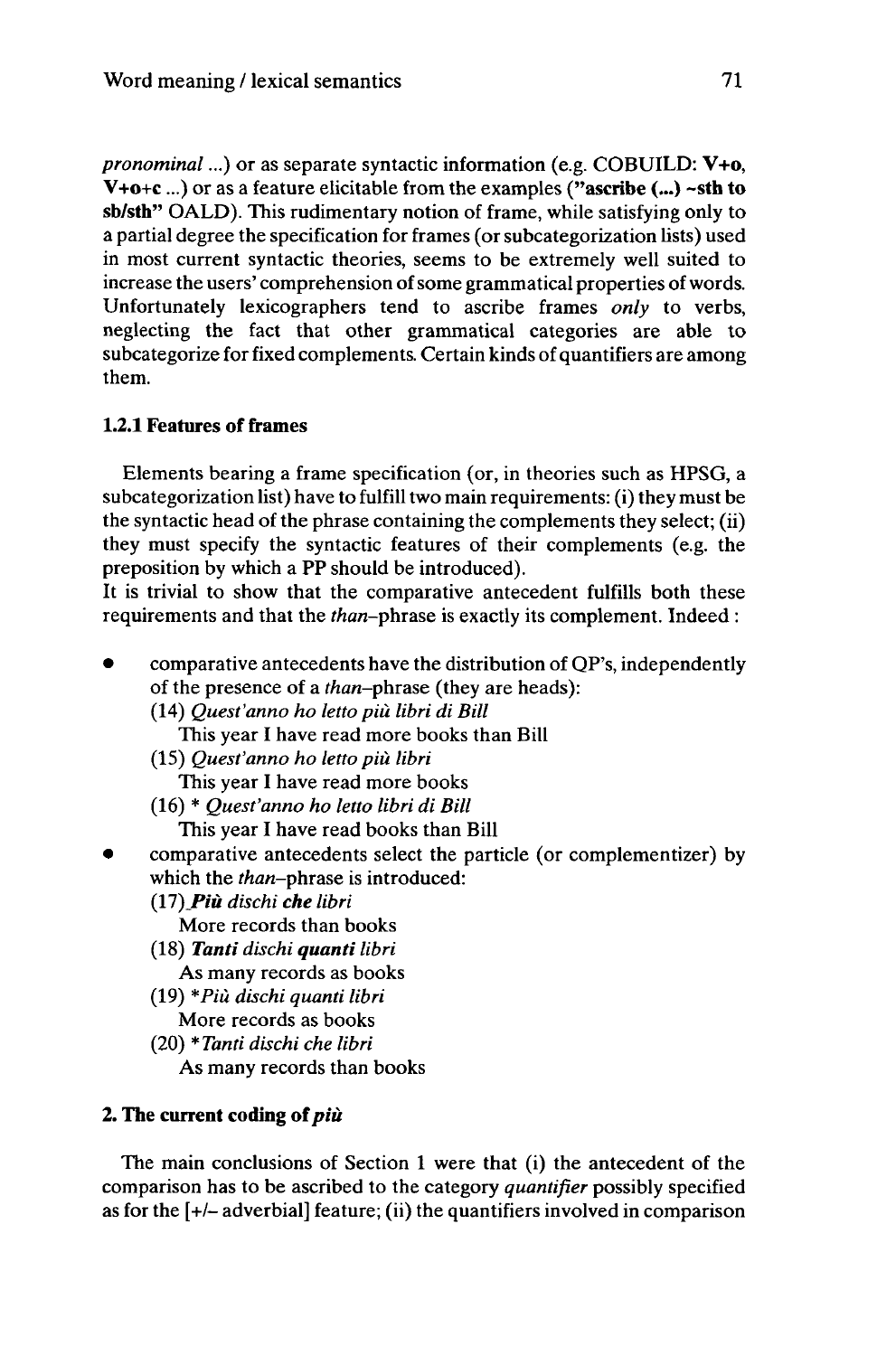have a subcategorization frame (i.e. they select the second comparant). As for  $(i)$ , all the Italian dictionaries consulted tend to neglect the  $[+$  adverbial] use *otpiù* and, by contrast, show a systematic splitting *oîpiù [-* adverbial] as adjective and adverb, the former occurring in a pre-nominal position, the latter in a pre-adjectival one (cf. 2.1). As for (ii) the concept of frame is either completely neglected (thus causing redundancies and inconsistencies) or introduced in some indirect form (Palazzi Folena)(2.2).

### **2.1 Problems of categorial assignment**

In the following I will show some of the inconsistencies generated by the grammatical assignments of the consulted dictionaries. In addition I will show how the [+adverbial] use *oîpiù* is ignored by most Italian dictionaries.

### **2.1.1 The adjectival reading**

All the consulted Italian dictionaries assign the category of adjective to the reading *oîpiù* as a nominal specifier. This strategy (i.e. the assumpion of the identity between quantifiers and adjectives) does not cover semantic properties of nominal quantifiers and, in addition, it allows the following (incorrect) predictions (under this hypothesis all the ungrammatical phrases of the list below would be considered grammatical):

| word order:   | ragazze belle / * ragazze più                                                    |
|---------------|----------------------------------------------------------------------------------|
|               | girls beautiful/girls more                                                       |
| coordination: | belle e intelligenti ragazze / * belle e più ragazze                             |
|               | beautiful and clever girls / beautiful and more girls                            |
|               | <b>interactions with determination:</b> Ho visto delle belle/*molte/*più ragazze |
|               | I have seen some beautiful/many/more girls                                       |

The list could be further extended, but I think that these reasons are enough to justify at least the introduction of a new category able to replace the label *adjective* in the case of quantifiers.

### **2.1.2 Adverbial Reading.**

The assignment of *più* (and other quantifiers of this sort) to the category adverb (needed to justify its pre-adjectival occurrence), leads to incorrect predictions about the positions where it can occur, which are in fact more restricted than normal adverbials. Consider for example:

- (21) *Haparlato a Giovanni e, probabilmente/\*più/\*molto, ad Antonio* He has spoken to Giovanni and, probably/more/much to Antonio
- (22) *Potrebbe tranquillamente/\*più parlare con chiunque* He could easily/more speak with everybody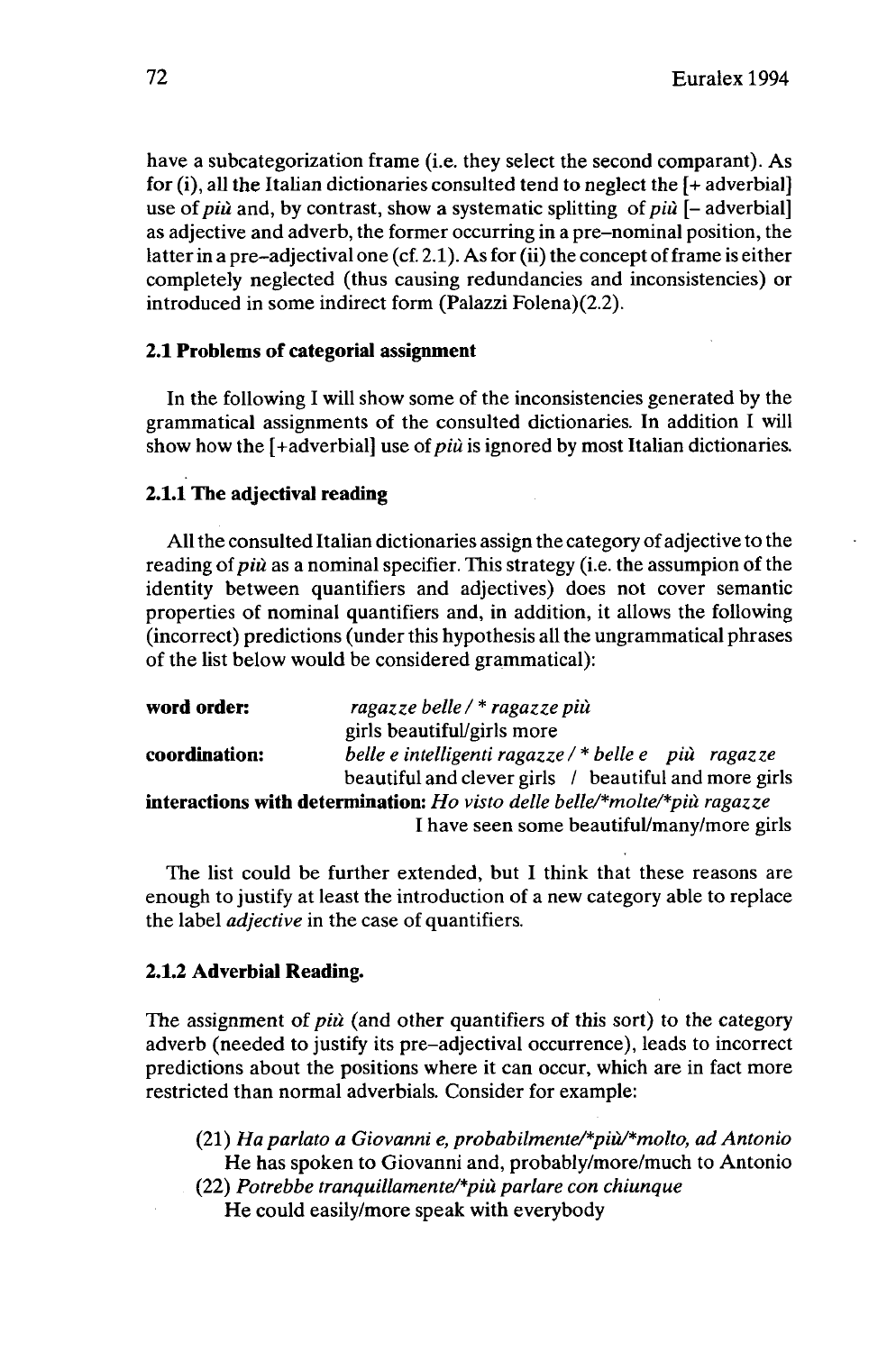The fact that adverbial and quantifier distribution is not isomorphic is noted in some way by the lexicographers, but the attempts to restrict the context of use of such a widely distributed category (adverbs) produces very approximate results. Zingarelli, for instance, restricts the context of occurrence of *più* as a sentential modifier to post-verbal position  $(V'')$ , saying that it introduces a comparative proposition (where this ambiguous statement has to be interpreted as "it must introduce"). Note that this coding has two effects: it constrains the position of *più* as though it were a verbal quantifier (redundant information), and it misses the fact that comparative QP's, if saturated (i.e. with the argumentai slot filled), have a wider distribution than normal quantifiers (e.g.\* *abbiamo parlato a Michèle molto* 'We have spoken to Michèle much', but *abbiamo parlato a Michèle più di Antonio* 'We have spoken to Michèle more than Antonio').The Devoto "solves" every problem allowing premodification by *più* only for adjectives, adverbs and verbs. As a consequence, clearly ungrammatical sentences like \* *Più Giovanni ha lavorato* 'More Giovanni has worked' might be accepted, while *Ha lavorato più di Giovanni* 'He has worked more than Giovanni' should be rejected. Only in the Palazzi-Folena the occurrence *oipiù* within sentential contructions is restricted to a post verbal position (not necessarily to an *immediately* post verbal position), which seems rather plausible, even though, as already said, redundant.

### **2.1.3 Missing a use ofpiù**

As I said in Section 1.1.2 there are cases when comparative antecedents are used in front of XP rather than X' (cf. *leggo più i libri che le riviste* 'I read more the books than the reviews' vs. *leggo più libri che riviste* 'I read more books than reviews'). In the same paragraph I also showed that in such constructions there is some reason to consider the category of *più* as an adverb behaving like a quantifier (or a quantifier with very idiosyncratic features). The striking fact is that these constructions (which are very ordinary in Italian) are completely neglected in Italian dictionaries. At the best (Palazzi-Folena), they tend to identify one of the possible meanings assumed by adverbial antecedents (namely the metacomparative reading of Pinkham (1982) or the absolute degree reading of Napoli-Nespor (1986)) with adverbial quantifier constructions, i.e. they simply assume a coincidence of a semantic reading and a syntactic phenomenon. Sentences like the following prove that this generalization does not hold:

- (23) *Ho parlato più ad Antonio che a Michèle* (+adverbial, -met) I have spoken more to Antonio than to Michèle
- (24) *Arno gli animalipiù che i loro padroni* (+adverbial, +met) I love the animals more than their bosses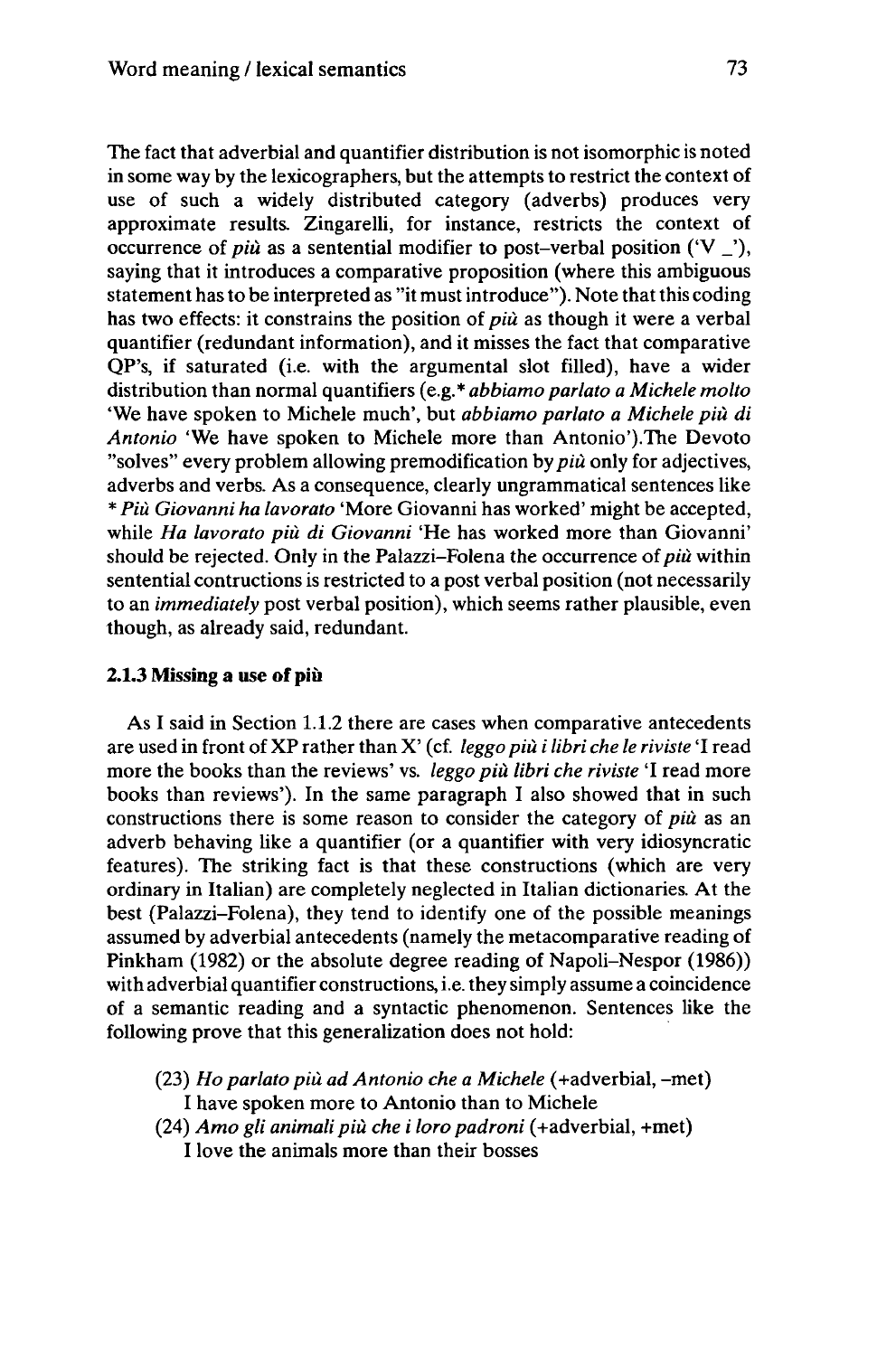#### **2.2 Problems caused by the absence of a concept of frame**

The absence of the concept of frame for adverbs and quantifiers usually causes a lot of redundancies and inconsistencies among the entries. Devoto, for instance, codes the same meaning of *più* twice, firstly introducing the definition "...Comparativo nel sistema di *molto..."* ("Comparative within the system of *molto* [ 'many/much']") and then asserting that "...Con gli agg. e aw. seguito da un termine di paragone, funge da segnale di comparativo di maggioranza..." ("with adj. and adv., if followed by a second comparant, it serves as a marker of comparison to a higher degree"). The fact which is patently missed here is that the antecedent of the comparison is the *main* element (head) in this kind of construction, the second comparant being nothing more than an optional complement. The "dramatic" effect of this repetition is that the reader could be led to think that two different kinds of *più* exist in Italian, the second one being actualized only in the presence of an overt second comparant. Zingarelli and Palazzi-Folena, more coherently, rely on the definition of the grammatical notion of "comparativo di maggioranza" ("comparison to a higher degree"), presupposing that the reader is acquainted with the fact that this grammatical construction introduces a second term of comparison. Unfortunately, since comparative constructions are defined in traditional grammars only with respect to pre-adjectival and pre-adverbial uses of *più,* they miss completely the fact that a second comparant may occur also when the antecedent is in a pre-nominal position.

Note that none of the three dictionaries makes any reference to the particle *(di/che)* by which the second comparant can be introduced (i.e. any reference to the syntactic subcategorization of the quantifier), which may cause a lot of trouble to readers whose mother tongue (e.g. English) allows only one comparative particle:

(25) *Lavoro più di te* I work more than you (26) *John e' più astuto che intelligente* John is more witty than clever

#### **3. Conclusions**

At the light of the data exposed in Section 1, it seems that there are strong reasons to introduce a new categorial label (namely the one of *quantifier).* This new label, besides solving (at least in part) the problems raised in Section 2, would reveal extremely useful to handle a number of Italian words (such as *meno* 'less', poco'few', *molto* 'many/much', *tanto* 'many/much', *troppo* 'too-many/too-much',..) which exhibit, in many respects, the same behaviour of *più:*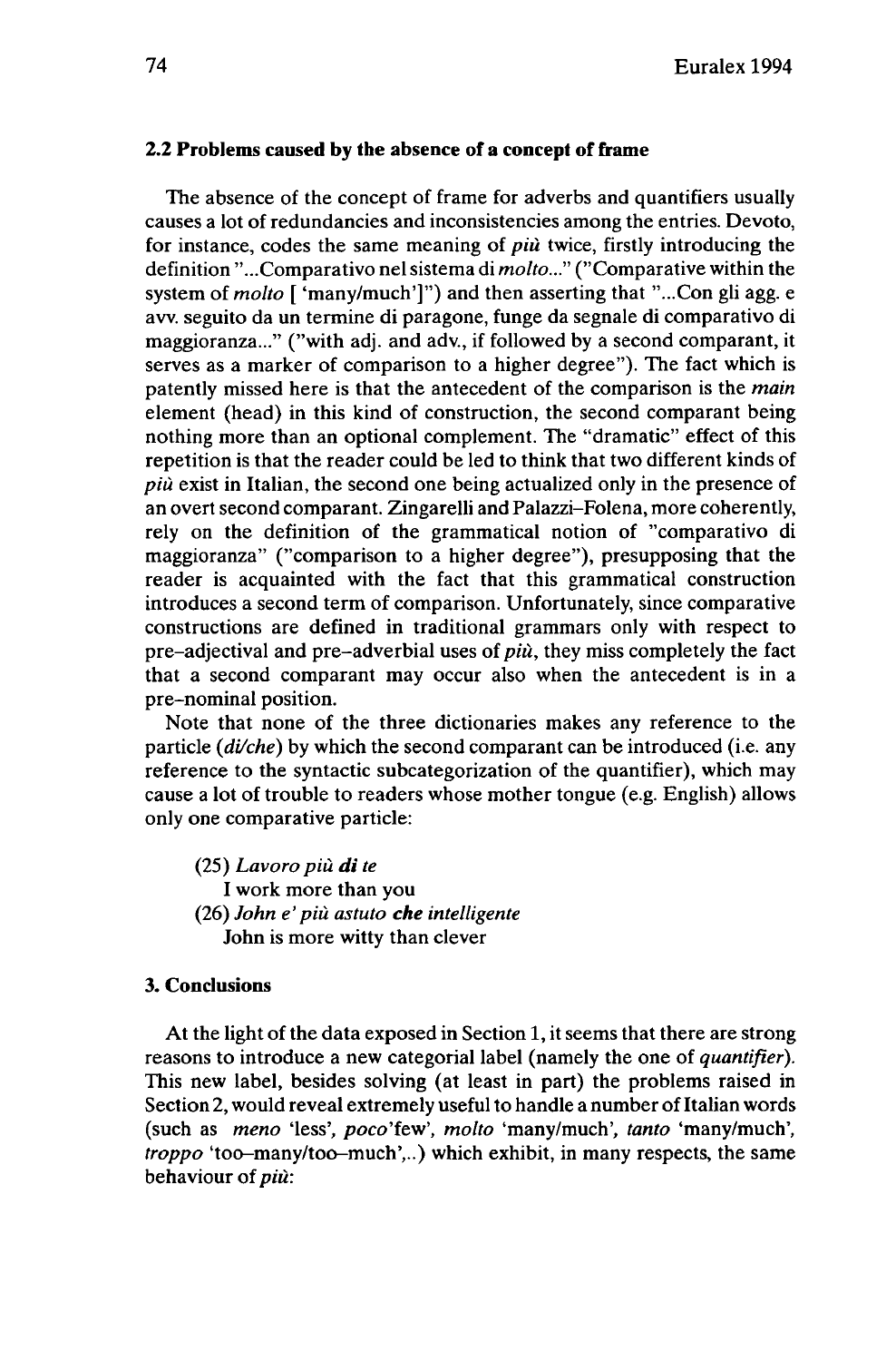- (27) *Molte/troppe/tante/più mucche* Many/too-many/many/more cows (28) *Molto/troppo/tanto/più stupido* Much/too/much/more stupid
- (29) *Lavora molto/troppo/tanto/di\_più* He works much/too-much/much/more

Note that some of the words listed above can select a complement, which confirm the fact that quantifiers should be allowed to have a frame (cf. 1.2):

- (30) *Tante mucche da ottenere tonnellate di latte* So-many cows to abtain tons of milk
- (31) *Tanto stupido da disgustare chiunque* So -much stupid to disgust everybody
- *(32)\_Lavora tanto da perdere I'autocoscienza* He works so-much to lose himself

Of course there are properties which are peculiar only to certain lexical items, but these properties are exactly the ones which should be mentioned in the dictionary definition.

Beyond the specific problems of*piu/more,* two conclusions can be drawn from the present study:

(a) Current formal syntactic theories cannot simply be by-passed, as the amount of linguistic work undertaken in such frameworks could reveal very useful in a lexicographic context. There are essentially two ways of taking these theories into account:

(1) The information thus acquired is used to create lexicographic paradigms of classes ofwords (cf. Atkins & al. (1988)). These paradigms are used by the lexicographers to *predict* all possible types of behaviour of the headwords they are dealing with, even if the actual coding is maintained within the framework of traditional classifications.

(2) A global reconsideration of the use of certain labels in dictionaries is reevaluated in the light of recent syntactic developments. A more in-depth investigation should be made in order to understand how far the lexical devices used in formal theories (e.g. GB feature bundles, LFG and HPSG feature structures, lexical rules and metarules of most of the current syntactic approaches...) are transferable directly to lexicography.

(b) There is a certain variability about the possible degree of reusability of 'theoretical guidelines' coming from different frameworks. In particular it seems that theories relying on surface-based descriptions of the language are able to provide, all the rest being equivalent, analyses which can be more readily integrated into a lexicographic context. It is not a case that some of these theories (for instance: HPSG) have adopted a *hierarchical, type based*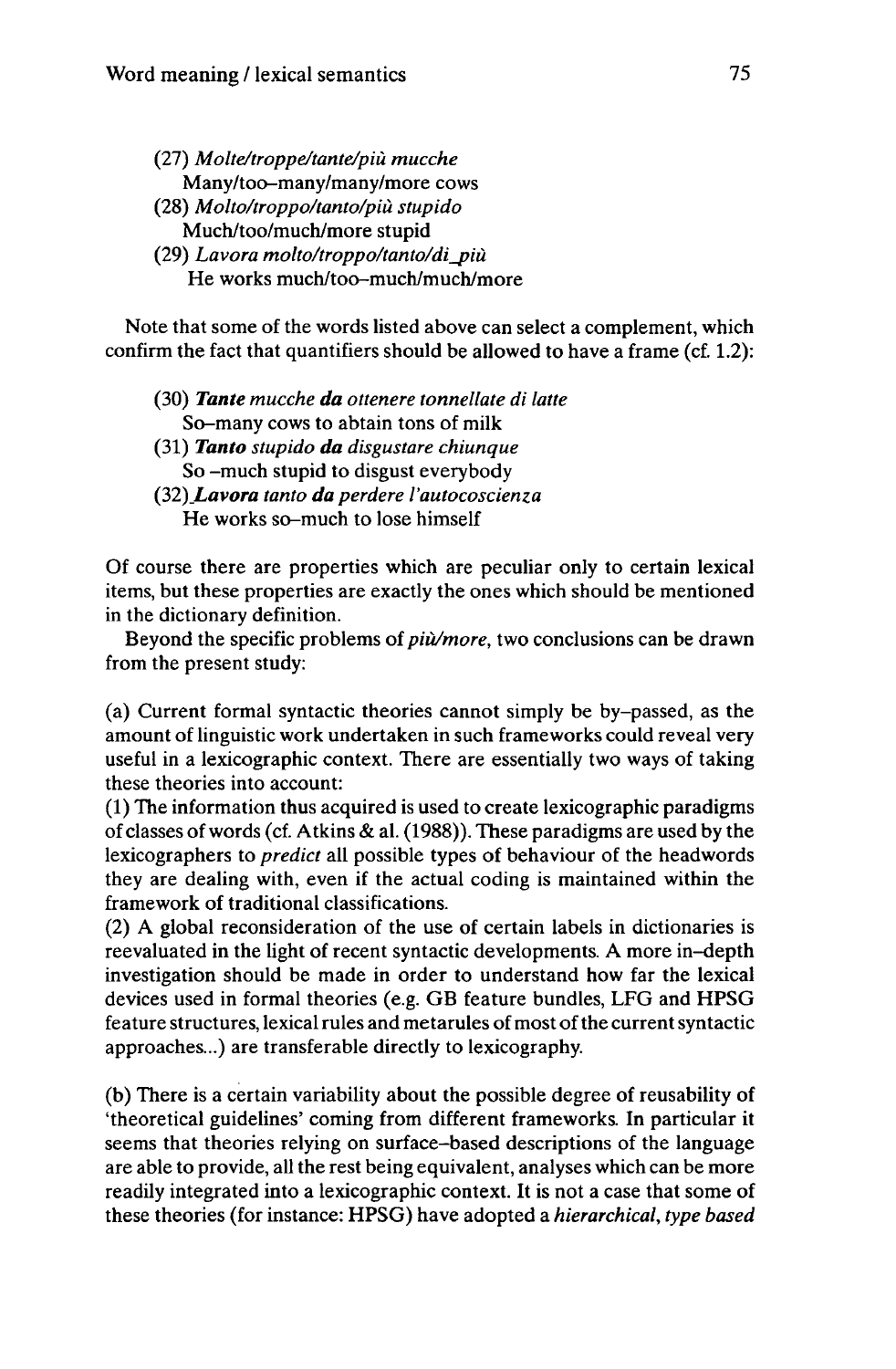organization of the lexicon which reflects, to a certain extent, a traditional methodology of lexicographic work. After all, the whole analysis sketched here about comparative antecents was aimed to prove the existence of a *supertype* (the label 'quantifier') grouping together words traditionally classified under different syntactic categories *(più-ad], più-adv,piu-det).*  $Mv$  intention here is not to say that all the burden of linking formal linguistic theories to lexicography should be undertaken only by lexicographers. On the contrary, there is a role for linguists in synthesizing from their theories guidelines for practical lexicographers: thistask, beyond making the work of commercial lexicography easier and increasing the quality of dictionaries, would constitute a concrete beta-test for theories themselves.

#### **Notes**

- This paper would have never come to light without the aid of Carla Marello, whose hints have helped me in every stage of the preparation. <sup>I</sup> am also indebted to Sue Atkins whose meticulous revision has greatly improved the quality of this paper. A further revision is due to Chris Chambers. Of course all errors are mine.
- <sup>1</sup> Informally, we call function words all the categories whose import in the semantic interpretation of a phrase can be represented in terms of operators, system defined relations, and quantifiers.
- 2 The analysis was limited to Vocabolario della lingua italiana Zingarelli (1993) (Zingarelli), Dizionario della lingua italiana Devoto-Oli (1990)(Devoto), Dizionario della lingua italiana Palazzi-Folena (1992) (Palazzi-Folena).
- 3 The scope of the present work will be limited to two main aspects of comparative constructions, namely the assignment of the grammatical category to the antecedent of comparison (più) and its relation to the comparative clause (che/di ('than') + XP). No attention will be paid to idiomatic uses of più.
- 4 QP' is a notation for Quantificational Phrase bar one, which, in Bresnan's approach means the maximal projection of a quantifier.
- 5 <sup>I</sup> will not explain the details of X-bar theory. Here it is enough to say that a lexical head, say of category X, projects to X' together with its complements, and then to XP when the determiner is also found:
	- X' -> X, COMP
	- XP -> DET, X'
- 6 Within the present context, no semantic analysis is sketched, so the term quantifier will be used in an informal way, mainly referring to a cluster of syntactic properties rather than to common properties of interpretation.
- 7 The slash  $\binom{n}{r}$  is used as a marker signalling that the phrase has to be considered alternatively with the various elements which surround it.
- 8 The square brackets are used to mark the interpretation in which sentences are grammatical/ungrammatical.
- 9 Omission of the second comparant is possible only in very marked contexts, and in this sense it differs very much from the omission of the second comparant in quantificational constructions.

#### **References**

- Atkins.B. T., Kegl, J. and Levin, B. 1988, "Anatomy of a Verb Entry: From Linguistic Theory to Lexicographic Practice", International journal of Lexicography, 1:84-126. Oxford: Oxford University Press.
- Bresnan, J. 1973, "Syntax of the Comparative Construction in English", Linguistic Inquiry 4:275-343.